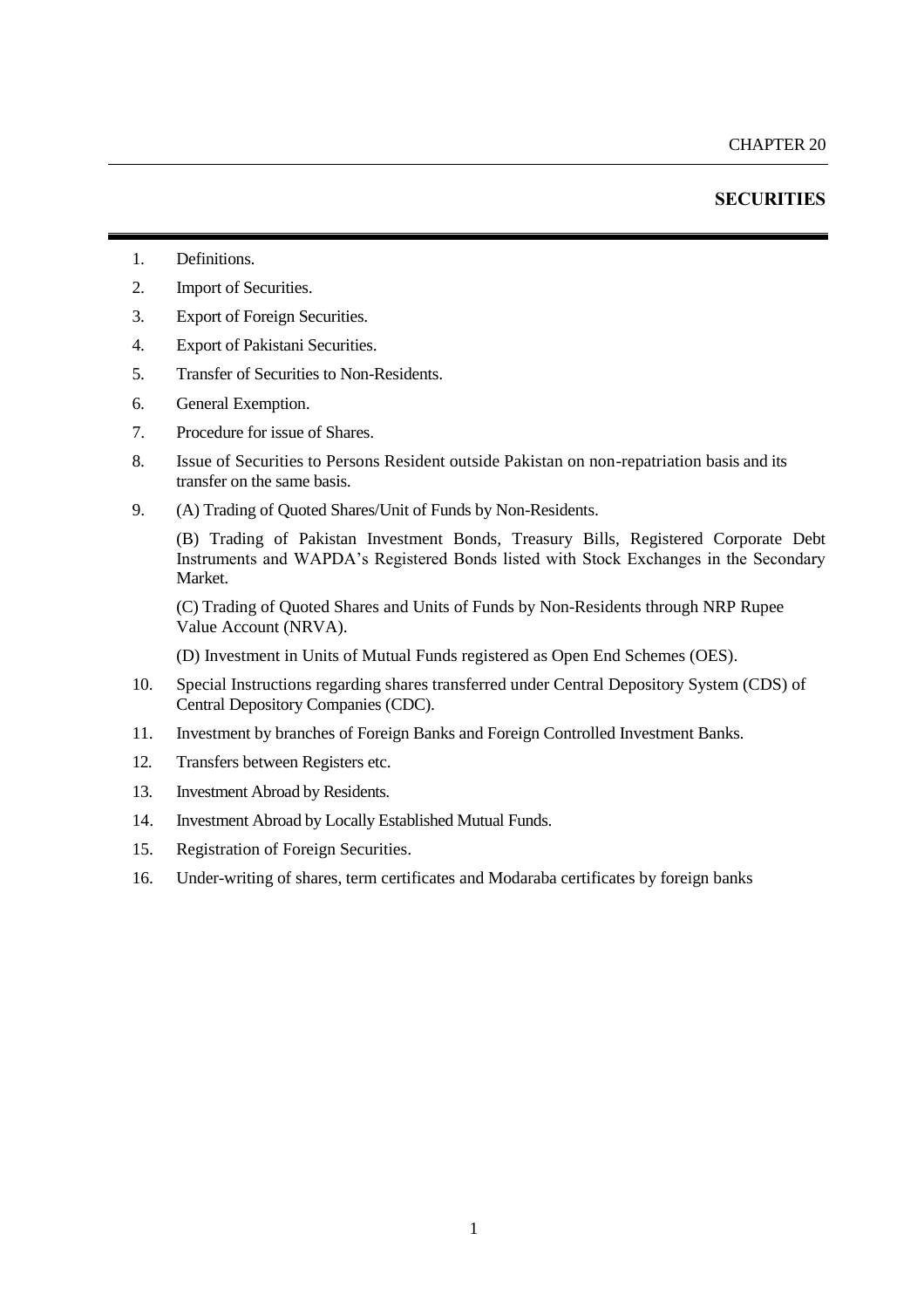# **CHAPTER 20 SECURITIES**

# **1. Definitions.**

Section 2 of the Act defines "security" as shares, stocks, bonds, debentures, debenture stock and Government securities as defined in the Securities Act, 1920, deposit receipts in respect of deposit of securities and units or sub-units of unit trusts but does not include bills of exchange or promissory notes other than Government promissory notes. A "foreign security" is defined as a security issued elsewhere than in Pakistan and any security the principal of or interest on which is payable in any foreign currency or elsewhere than in Pakistan. For the purpose of Section 13 of the Act, the term "security" also includes coupons or warrants representing dividends or interest and life or endowment insurance policies.

For the purposes of Section 13 of the Act, the term "a person resident outside Pakistan" covers a foreign national including a foreign national of Indo-Pakistan origin as also a Pakistani holding dual nationality for the time being resident in Pakistan and a company registered in Pakistan which is controlled directly or indirectly by a person resident outside Pakistan.

#### **2. Import of Securities.**

There are no restrictions under the Act on import into Pakistan of any securities whether Pakistani or foreign.

#### **3. Export of Foreign Securities.**

A Pakistan national resident in Pakistan who is, or becomes owner of foreign securities is permitted to hold or retain such securities provided he has acquired them in a manner not involving a breach or violation of the Foreign Exchange regulations. In terms of clause (a) of sub-section 1 of Section 13 of the Act, the taking or sending of any securities to any place outside Pakistan except with the general or special permission of the State Bank, is prohibited. Persons in Pakistan who are holders of foreign securities and who wish to send such securities to banks, brokers or agents abroad for purpose of sale, transfer, etc., should apply to the State Bank through an Authorized Dealer.

Permission for export of such securities will be granted provided the securities are sent through an Authorized Dealer who should give an undertaking that the securities will be received back in Pakistan within a specified period or in the case of sale, the sale proceeds in foreign currency will be repatriated to Pakistan. State Bank may also consider applications for exchange of foreign shares and/or securities held by residents of Pakistan with Pakistan shares and/or securities held by residents abroad. Applications for this purpose should be made to the State Bank through an Authorized Dealer.

# **4. Export of Pakistani Securities.**

Pakistan Nationals as also "persons resident outside Pakistan" holding Pakistani securities desirous of sending or taking out the Pakistani securities not covered under the succeeding [paragraphs](file:///C:/Users/arshad8229/AppData/Local/Microsoft/Windows/shafiqur%20rehman/AppData/Local/Microsoft/Windows/Temporary%20Internet%20Files/chapter20.htm%23Bullet7) [6 &](file:///C:/Users/arshad8229/AppData/Local/Microsoft/Windows/shafiqur%20rehman/AppData/Local/Microsoft/Windows/Temporary%20Internet%20Files/chapter20.htm%23Bullet7)  [7](file:///C:/Users/arshad8229/AppData/Local/Microsoft/Windows/shafiqur%20rehman/AppData/Local/Microsoft/Windows/Temporary%20Internet%20Files/chapter20.htm%23Bullet7) are required to obtain prior permission of the State Bank. Application for the purpose should be made to the State Bank through an Authorized Dealer.

### **5. Transfer of Securities to Non-Residents.**

In terms of clause (b) of sub-section 1 of Section 13 of the Act, transfer of any security or creation or transfer of any interest in a security to, or in favour of "a person resident outside Pakistan" is prohibited except with the general or special permission of the State Bank. The above prohibition applies to transfer of (i) all Pakistani securities (i.e. securities expressed to be payable in Pakistan currency or registered in Pakistan) whether held by persons resident in or outside Pakistan and (ii) all foreign securities held by Pakistan nationals. Pledging or hypothecation of securities to or in favour of non-residents e.g., as collateral or security for credit facilities abroad, [\(see Chapter](file:///C:/Users/arshad8229/AppData/Local/Microsoft/Windows/shafiqur%20rehman/AppData/Local/Microsoft/Windows/Temporary%20Internet%20Files/chapter19.htm) 19) or utilizing them for forming trusts or settlements of which a non-resident is the beneficiary is also prohibited under Section 13 of the Act. In the case of securities registered in Pakistan, the companies concerned must obtain permission of the State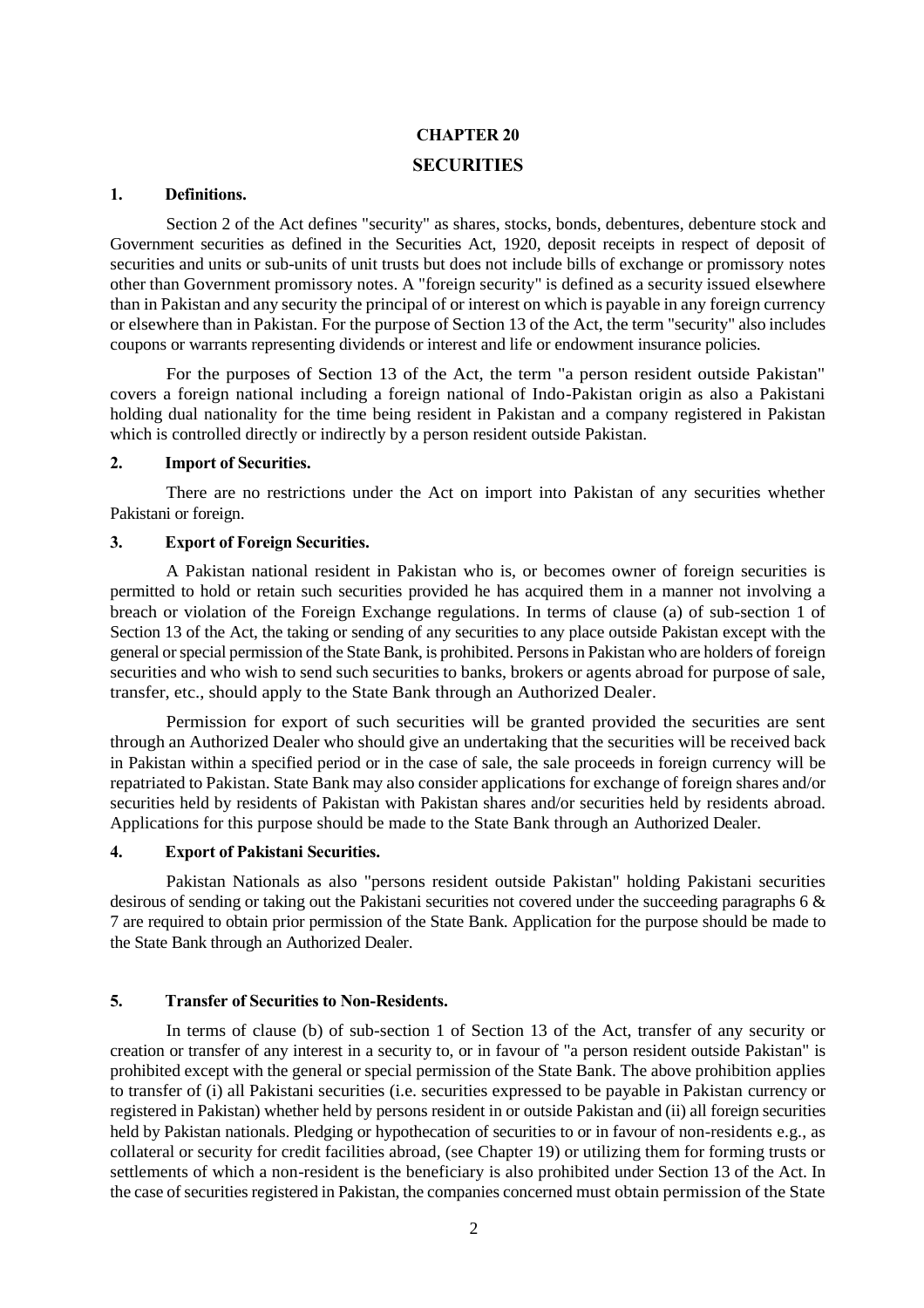Bank before registering its transfer in the name of "persons resident outside Pakistan". In terms of Section 13 of the Act, Authorized Dealers are required to obtain permission of the State Bank before purchasing shares or securities registered in Pakistan on behalf of "persons resident outside Pakistan".

# **6. General Exemption.**

The State Bank has granted general exemption from the provision of section 13(1) of the Act in connection with the issue, transfer and export of securities on repatriation basis as mentioned in sub para (B) to those non residents who are covered by sub para (A) provided:

- i) The issue price or purchase price as applicable, is paid in foreign exchange through normal banking channel by remittance from abroad or out of foreign currency account maintained by the subscriber/purchaser in Pakistan, except in case of issue of bonus shares and transfer of shares and units as stated in sub-paragraph B (v).
- ii) The purchase price (whether negotiated privately or otherwise) is not less than the price quoted on the stock exchange(s) of the country, in the case of listed securities, and the break up value of shares, as certified by a practicing Chartered Accountant, in the case of unlisted securities or net asset value in case of units of funds.
- (A) (I) A Pakistan national resident outside Pakistan.
	- (II) A person who holds dual nationality including Pakistan nationality, whether living in or outside Pakistan.
	- (III) A foreign national, whether living in or outside Pakistan.
	- (IV) A company or firm (including a partnership) or trust or mutual fund or private fund incorporated, registered and functioning outside Pakistan, excluding entities owned or controlled by a foreign government.
- (B) The above exemption applies in the following cases:
	- (I) Issue of shares including Modaraba Certificates/Trust and Fund Units out of new public offers, irrespective of the nature of business of the company.
	- (II) Transfer of shares and units of funds quoted on Stock Exchange(s) of the country, irrespective of the nature of business of the company.
	- (III) Private placement of any class or kind of new/initial shares with foreign investors by a public or private limited company.
		- (a) Omitted
		- (b) Omitted
		- (IIIA) Private placement for issuance of new units of private funds established and operated by Private Fund Management Company licensed by SECP to provide private equity and venture capital fund management services.
		- (IIIB) Issue of units of mutual funds registered as Open End Schemes (OES) under management of Asset Management Companies (AMCs) licensed by SECP to provide asset management services.
		- (IV) Transfer of shares/units covered by sub para (III), (IIIA) and (IIIB).
		- (V) Transfer of Pakistani securities held by a "person resident outside Pakistan" on repatriable basis to other eligible 'persons resident outside Pakistan' on the same basis against payment outside Pakistan provided a certificate to this effect is given by the transferee to the company concerned.
		- (VI) Issue of rights shares and bonus shares and issuance of additional units as bonus and/or reinvestment of dividends in all those cases where shares/units are held on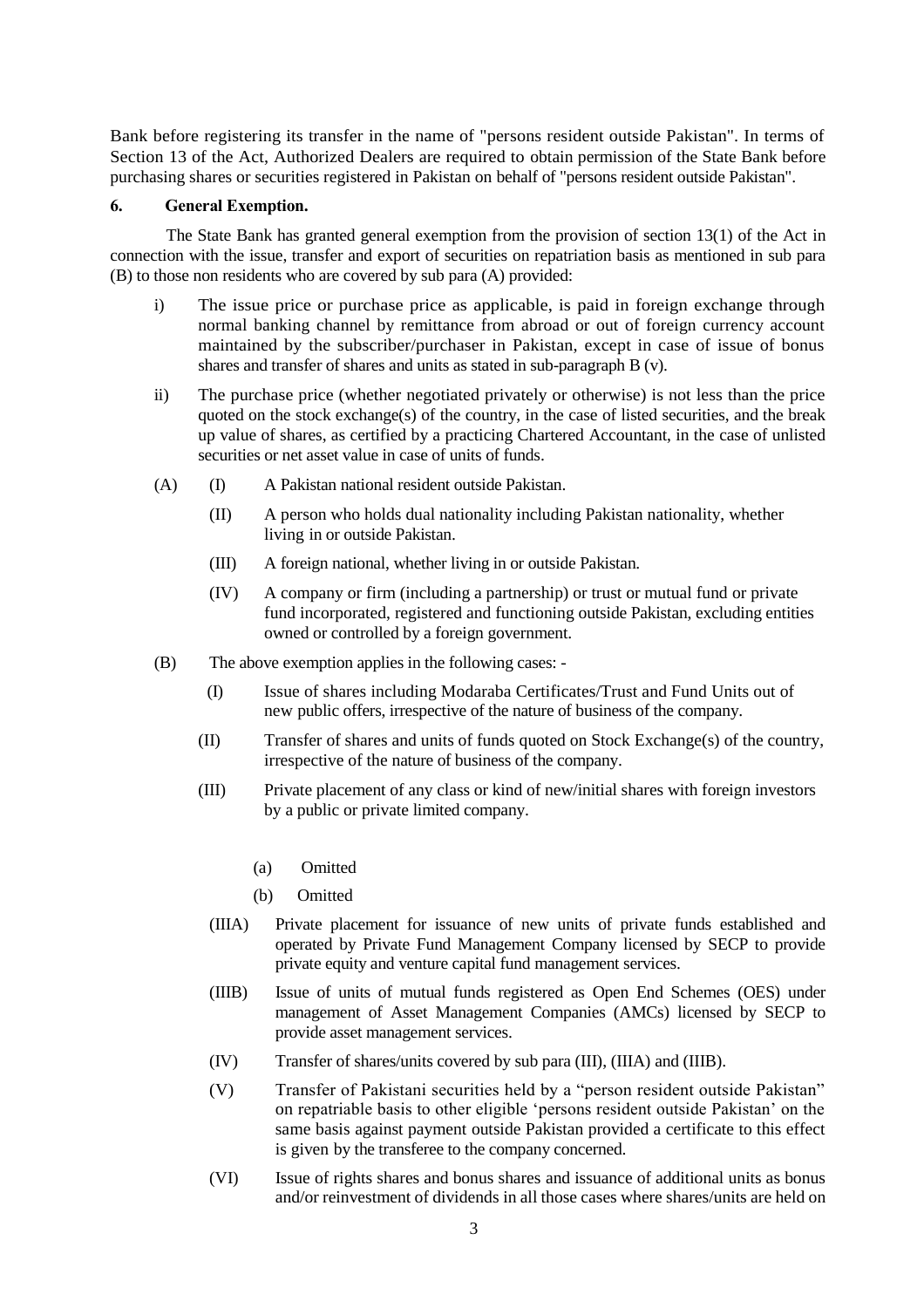repatriable basis by 'persons resident outside Pakistan' in accordance with the general or special permission of the State Bank.

- (VII) Issue of Government securities.
- (VIII) Issue/transfer of rupee denominated corporate debt instruments viz. Participation Term Certificates/Term Finance Certificates etc. and Registered WAPDA Bonds as permitted under the relevant SRO governing issue and sale of such bonds.
- (IX) Omitted
- (C) Companies issuing shares to a 'person resident outside Pakistan/registering transfer of shares in favour of such persons, in accordance with the exemptions provided in sub paragraphs (A) and (B) and the buyers and the sellers of the shares so issued or transferred are exempted from the operation of restrictions contained in Section 18(1) of the Foreign Exchange Regulation Act, 1947.

# **7. Procedure for issue of Shares/Units.**

(i) Companies issuing shares out of new public offers on repatriable basis, as permitted under sub para (B) (I) of preceding paragraph 6, may open foreign currency collection accounts with banks abroad or in Pakistan for receiving the subscription in foreign currency. They may also allow refunds from these accounts to unsuccessful applicants. The amount subscribed by the successful applicants should be repatriated to Pakistan and foreign currency accounts closed within a week of allotment of shares. Proceeds Realization Certificate in evidence of subscription money having been repatriated to Pakistan shall be obtained by the company from the concerned Authorized Dealer for submission in original to the designated Authorized Dealer with the form prescribed at Appendix V- 95.

(ii) In the case of remittance of subscription money directly to Pakistan and its payment to the company's rupee account, shares may be issued for the rupee equivalent paid by the concerned Authorized Dealer as shown in the Proceeds Realization Certificate (s).

(iia) In the case of remittance of subscription money directly to Pakistan and its payment to the fund's rupee account (opened in the name of trustee), private funds may issue units, in terms of paragraph 6(B)(IIIA), for the rupee equivalent paid by the concerned Authorized Dealer as shown in the Proceeds Realization Certificate (s).

(iii) In case shares are to be issued to non-resident sponsors against the value of plant and machinery supplied by them, an application should be submitted, through an Authorized Dealer, to the area office of the Foreign Exchange Operations Department for issue of an Exchange Entitlement Certificate along with the relative import documents viz. original invoices, original bills of entry, copies of bills of lading or airway bills and import permit/import authorization from Trade Development Authority of Pakistan, if applicable. The Exchange Entitlement Certificate will be issued by the area office of Foreign Exchange Operations Department at the average of interbank buying and selling rates on the dates of filing of bills of entry with the Customs. Once the Exchange Entitlement Certificate has been issued by the area office of Foreign Exchange Operations Department, the company may issue the shares upto the value mentioned in the Certificate to the non-resident sponsors.

(iv) In case the non-resident sponsors want to pay their contribution to the equity in foreign currency and such payments are retained in a foreign currency account opened with an Authorized Dealer in Pakistan, in terms of paragraph 9 (ii) of Chapter 6 of this Manual, the Authorized Dealer concerned will issue a Certificate of Deposit (COD) showing date-wise deposit of equity in the account and its buying exchange rate for the respective currency prevailing on the date on which the amount is credited to the company's foreign currency account. The company may issue shares after receipt of money in its account for the equivalent Rupee amount at the exchange rate shown in the Certificate.

(v) At the request of the company, the State Bank shall authorize an Authorized Dealer for the purpose of remittance of dividend to non-resident shareholders/unitholders as per procedure outlined in para 16, Chapter 14 of the Manual.

(vi) The shares/units issued/transferred to non resident shareholders/unitholder shall be intimated by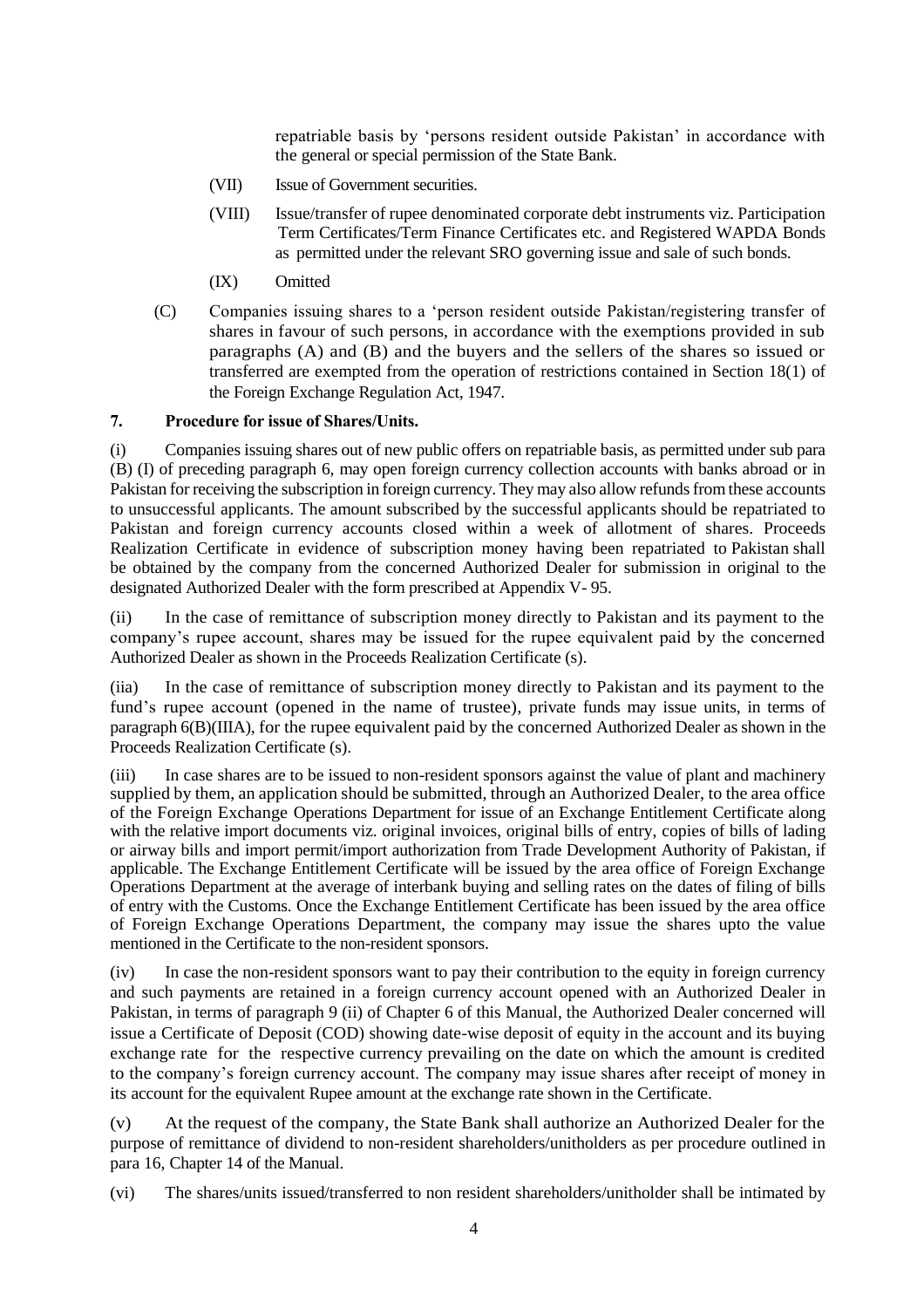the company to the designated Authorized Dealer within 60 days of issue/transfer on the form prescribed in Appendix V- 95 or Appendix V- 96, as the case may be, for onward registration with State Bank of Pakistan, alongwith the following documents and other legal documents viz. Memorandum and Articles of Association, Certificate of Incorporation/Registration etc., if not already submitted:-

a) In case of issue of ordinary shares out of public offers under paragraph 6 (B) (I) Bank's Proceeds Realization Certificate (PRCs) in original with copy of the consent/permission of the Securities & Exchange Commission of Pakistan (SECP).

b) In case of issue of ordinary shares through private placement against equity repatriated to Pakistan under paragraph 6 (B) (III) PRCs in original.

bb) In case of issue of units of funds under paragraph 6(B)(IIIA), PRC in original.

c) Omitted.

d) In case of issue of rights shares under paragraph 6 (B) (VI) PRCs in original with copy of Board's Resolution.

e) In case of issue of bonus shares/units under paragraph 6 (B) (VI) Appendix V- 96, a copy of Board's Resolution, Auditor's certificate to the effect that issuance of bonus shares/units is in accordance with the existing applicable laws and the audited accounts for the respective year.

f) In case of issue of ordinary shares against equity contributed in the shape of plant and machinery under paragraph 7 (iii) Exchange Entitlement Certificate issued by the area office of Foreign Exchange Operations Department in original.

g) In case of issue of ordinary shares under paragraph 7 (iv) against equity deposited in a foreign currency account for import of plant & machinery, certificate of deposit, issued by Account maintaining bank, in original.

h) In case of transfer of listed shares under paragraph 6 (B) (II) Stock Broker's Memo and PRCs in respect of the cost of shares and transfer stamp money, both in original. Where the sale of shares is negotiated privately, documents establishing the deal and the price of the share on Stock Exchange on the date of deal, should be furnished.

i) In case of transfer of shares/units of un-listed companies under paragraph 6 (B) (IV) Auditor's certificate for break-up value or net asset value in original, a copy of the audited accounts of the respective year, documentary evidence of the agreed sale price and original PRCs in respect of cost of shares/units and transfer stamp money (if applicable).

j) In case of transfer of shares/units from one non-resident to another non-resident against payment outside Pakistan under paragraph 6 (B) (V), certificate from the transferee and PRCs for transfer stamp duty both in original.

k) In case of issue of Government Securities, issue/transfer of debt instruments under paragraph 6 (B) (VII) and (VIII), PRCs in original with copies of related documents.

l) <sup>1</sup>Further, in order to enhance due diligence with respect to export of securities to non -resident investors, Authorized Dealers are required to submit the following documents/information with regard to non-resident investors (where applicable) in addition to the above requirements:

- i. Formal Share Purchase Agreement or equivalent between the Investor & Investee.
- ii. Business profile containing ownership, organization/group, locations, markets and products.
- iii. Promoters'/ Directors' names, addresses, national ID/passport numbers & country of domicile.
- iv. Certificate of Incorporation or equivalent issued/acknowledged by the relevant Authority.
- v. Memorandum & Articles of Association or equivalent registered with the relevant Authority.
- vi. Annual Audited Financial Statements with Auditors' report & notes thereon for the last

<sup>&</sup>lt;sup>1</sup> EPD Circular Letter No. 06 dated February 24, 2017.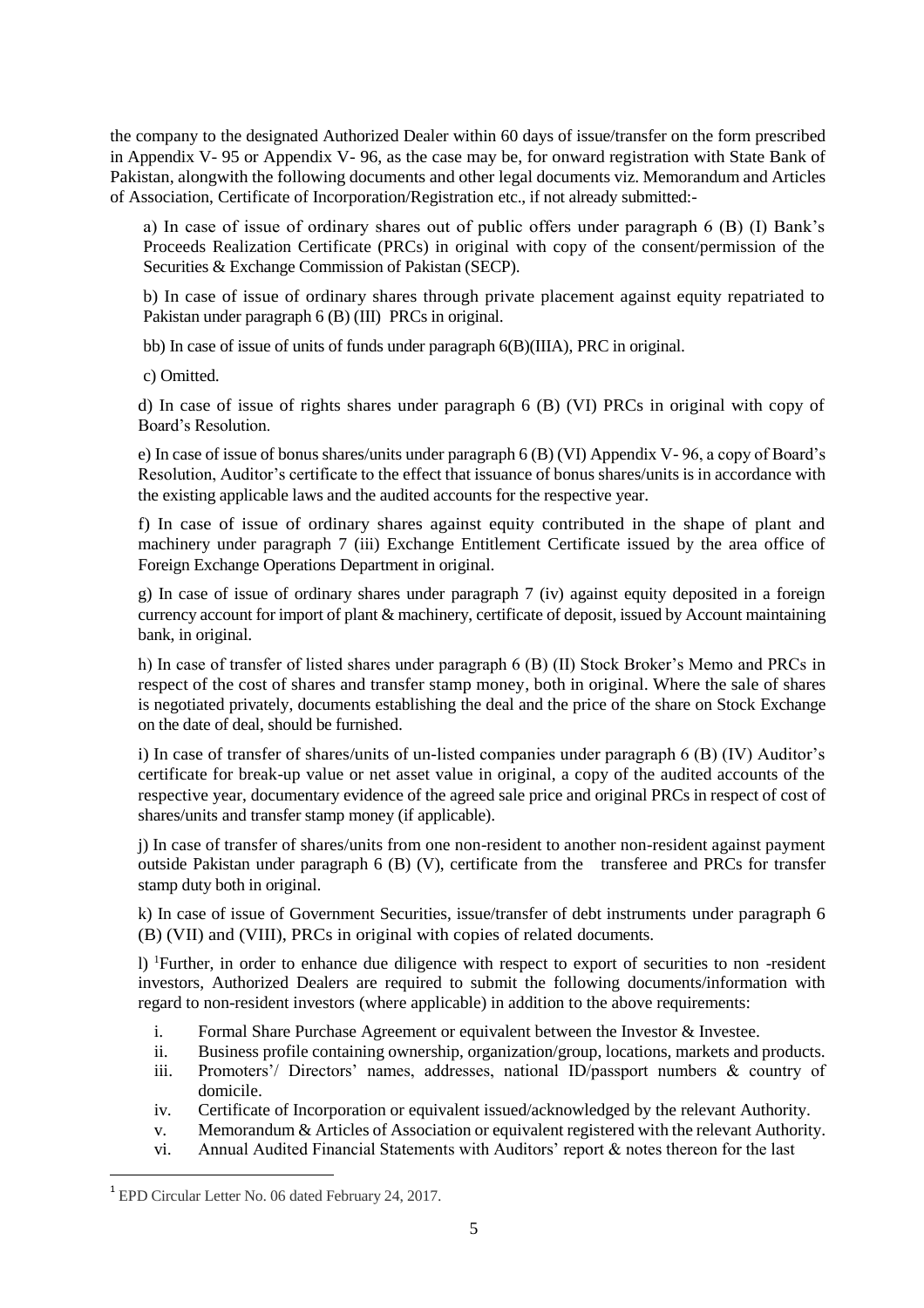year.

- vii. Pattern of Shareholders (name, national identity number & shares held) or equivalent.
- viii. Related Party details including beneficial ownership (as defined by the SECP) with aforementioned documents, if any.

Authorized Dealers shall maintain centralized record/data of all such cases as well as securities of non-residents already registered on the aforementioned parameters along with the details of Investment/ Dividend repatriated and update the same for On-site inspection /Off-site monitoring by SBP.

(vii) <sup>2</sup>Subject to observance of the procedure outlined above, the companies issuing/registering transfer of shares/units in favour of non-residents on repatriation basis, may export the share/unit certificates through the designated Authorized Dealer to the shareholders/unitholder. The designated Authorized Dealer shall also allow remittances in respect of the following:-

- (I) Dividend, net of applicable taxes, as permitted under Chapter 14.
- (II) Disinvestment proceeds, less brokerage / commission and taxes, as under:
	- A. For disinvestment proceeds not exceeding the market value (in case of listed securities)/ break-up value (in case of unlisted securities)/ net asset value (in case of units), the designated Authorized Dealer shall allow the remittance on submission and review of:
		- a) Name and address of the non-resident shareholder/unitholder.
		- b) Name and address of the company/fund whose shares/units were sold by the nonresident beneficiary, indicating whether it is a listed or unlisted/private limited company or fund and is covered under para 6 ibid. (This requirement may be waived by the Authorized Dealer in case of quoted shares).
		- c) Name, address and residential status of the buyer of the shares/units in question.
		- d) Copy of broker's memo in case of quoted shares/break-up value certificate of a QCR rated practicing Chartered Accountant in case of unlisted shares/copy of latest quarterly net asset value audited by category A auditor from amongst SBP panel of auditors in case of units.
		- e) Attested copy of executed Share/unit Purchase Agreement (enforceable at law) between resident buyer and non-resident seller, showing rupee value of shares/units purchased.
		- f) Attested copy of latest audited financials of the company/fund whose shares/units were being sold.
		- g) Duly filled/ signed M-Form for the rupee value of the remittance in favor of nonresident.
		- h) An undertaking from the buyer that the transaction is not between related parties. In case the transaction is between related parties, an undertaking that the same has been concluded at an arms-length basis.
		- i) Authorized Dealer will ensure due diligence of the transaction/ buyer from AML/ CFT perspective.
	- B. For disinvestment proceeds exceeding the market value (in case of listed securities)/ breakup value (in case of unlisted securities)/net asset value (in case of units), the designated Authorized Dealer shall allow the remittance after satisfying itself about the genuineness of the transaction by reviewing the following additional documents:
		- a) Detailed justifications/ rationale/ basis of setting the transaction price per share, from the buyer, in original.
		- b) Attested copy of detailed valuation/ transaction due diligence by the buyer showing basis, methodology and key valuation metrics used for valuation of shares/units as per generally accepted best practices for valuation of shares./units
		- c) In case the total remittance of disinvestment proceeds exceeds US Dollar 50 million (or equivalent in other currencies) during a span of six months, the applicant, in addition to

<sup>&</sup>lt;sup>2</sup> EPD Circular No. 5 dated October 26, 2020.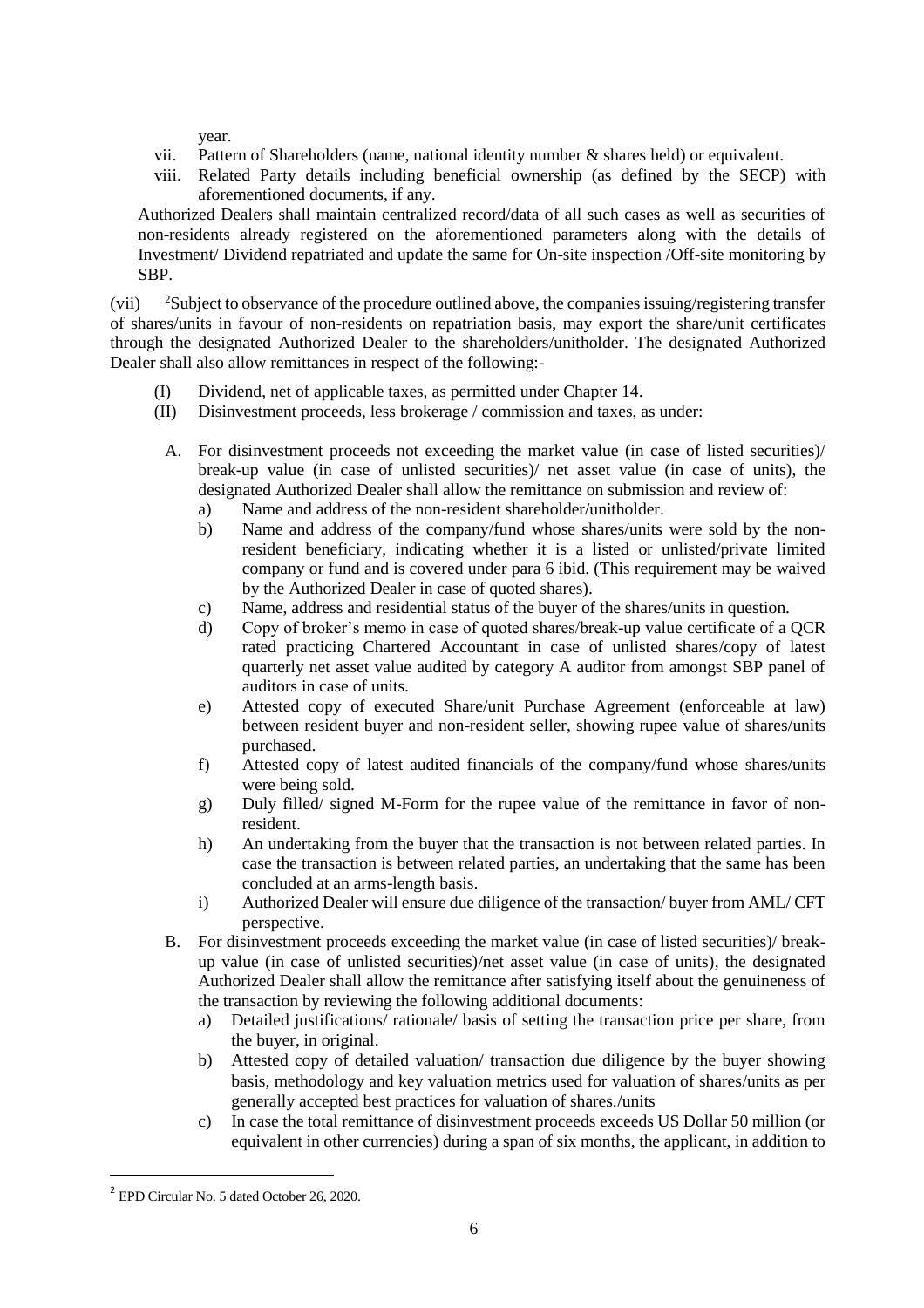above information/ documents, shall also submit an independent/ third party review of the buyer's valuation, from QCR rated practicing chartered accountant as per the latest generally accepted valuation techniques/ methods for a particular type of industry in which resident company/fund is operating. The review report should at least provide view on the appropriateness of the basis and methodology used in the valuation/ transaction due diligence. Further, the review report should also include local/ global comparable transactions and/or trading multiples of comparable publicly traded companies and key valuation metric(s) comparisons, if available.

- C. For disinvestment proceeds due to maturity of units of fund, issued in terms of Para 6(B)(IIIA) above, the designated Authorized Dealer shall allow the remittance on submission and review of:
	- a) Winding-up report duly verified by external auditor and trustee of fund.
	- b) Unitholders investment statement
	- c) Distributions statement (including principal repayment)

(viii) <sup>3</sup>Authorized Dealers are required to submit electronically, statement showing shares/units registered and held by 'persons/ entities resident outside Pakistan and statement showing issue and export of bonus shares/units to non-resident shareholders/unitholders to the Statistics & Data Warehouse Department of the State Bank on format Appendix V-95A & 96A at [fca.stat@sbp.org.pk](mailto:fca.stat@sbp.org.pk) by 5<sup>th</sup> of the following month. Further, the designated Authorized Dealer shall maintain complete record of the shares/units held by non residents including proof of original investment in foreign exchange and other documents detailed above and shall produce the same for audit by the Inspection Team of the State Bank. No record shall be destroyed unless the same has been audited by the State Bank's inspectors.

# **8. Issue of Securities to Persons Resident outside Pakistan on non-repatriation basis and its transfer on the same basis.**

(i) It is permissible to issue Pakistani Securities of all types, in favour of persons resident outside Pakistan, on non-repatriation basis, if payment is made either in foreign exchange or in Pakistan rupees provided the securities are registered at the Pakistan address of the purchaser and a clear undertaking is furnished by him that no repatriation of capital and profits/dividends accruing thereon will be claimed at any stage.

(ii) Such securities may also be transferred to a person, whether resident in or outside Pakistan, on the same basis, provided the securities are registered at the Pakistan address of the purchaser and a clear undertaking is given by him that no repatriation of capital and profit/dividend accruing thereon will be claimed at any stage.

(iii) A person resident outside Pakistan holding shares on non- repatriation basis may also be issued bonus/right shares as per his entitlement, on the basis of non-repatriation of capital and dividend.

### **9. (A) Trading of Quoted Shares and Units of Funds by Non-Residents.**

(i) Non-residents are allowed to trade freely in the shares and units of funds quoted on the Stock Exchange(s) in Pakistan. For this purpose the non-residents will be required to open "Special Convertible Rupee Account" (SCRA) with any Authorized Dealer in Pakistan. Such accounts can be fed by remittances from abroad or by transfer from a foreign currency account maintained by the non-resident investor in Pakistan. The balance available therein can be used for purchase of any share or unit of fund quoted on the Stock Exchange(s) of Pakistan. Payment for such purchases may be debited to the account on production of stock broker's memo showing sale of shares or units of fund to the account holder and disinvestments proceeds may be credited, provided evidence of the sale price in the shape of stock broker's memo is produced. The fund available in such special accounts can be transferred outside Pakistan or credited to a foreign currency account maintained in Pakistan at any time without prior approval of the State Bank. These accounts can also be credited with dividend/profit income. Transfers from one such account to another may also be made in case of transfer of shares/Units between the two account-holders.

<sup>&</sup>lt;sup>3</sup> EPD Circular Letter No. 14 dated December 07, 2016.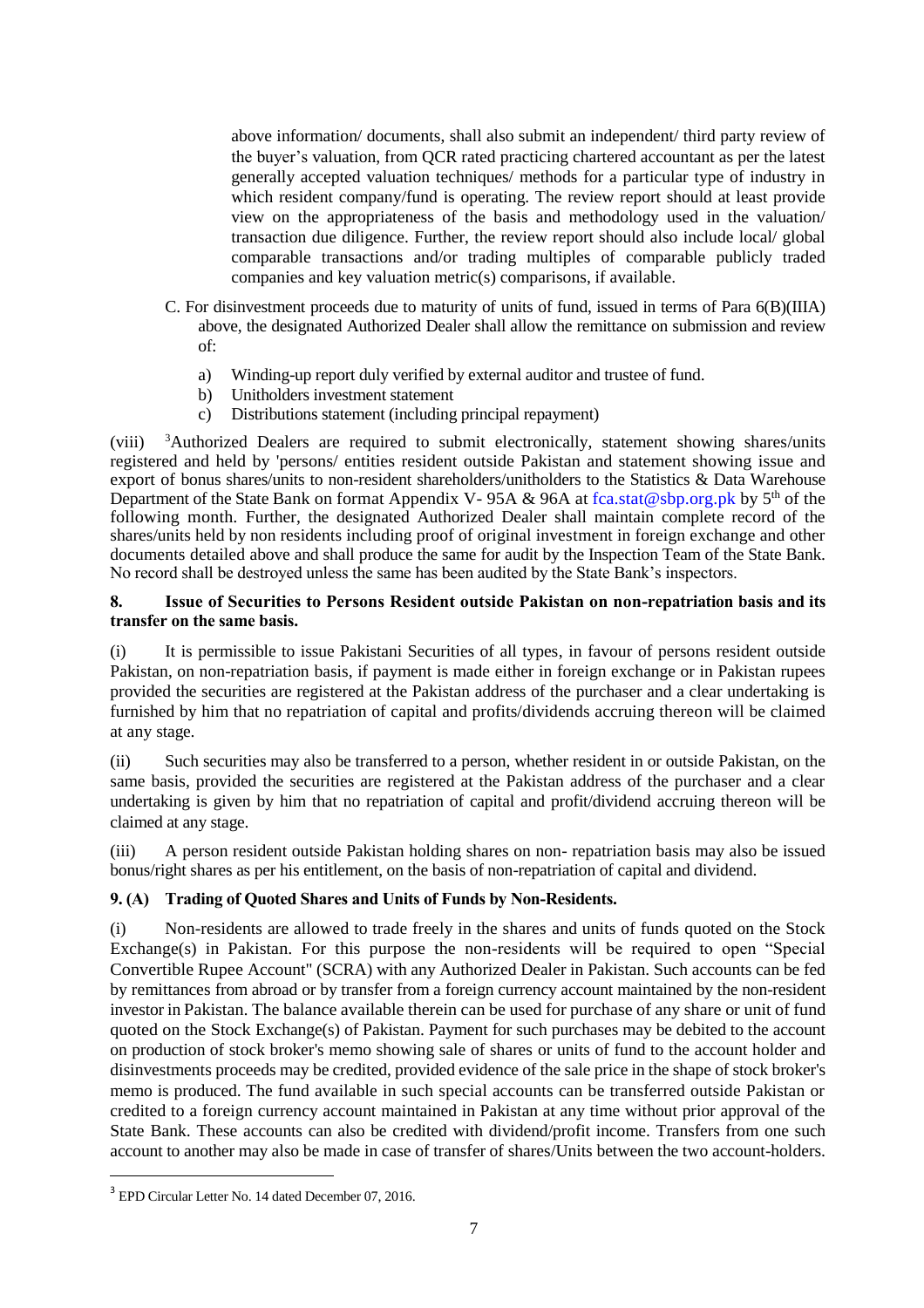<sup>4</sup>Non-residents are also allowed to trade in shares in Ready/ Cash/ Futures Markets through SCRA, subject to the following procedure:

- (a) A separate sub-account under SCRA shall be opened by foreign investors through which an investor will route receipts/payments, initial margin, mark-to-market settlement, transaction charges, commission, fees etc.
- (b) Margins relating to Ready/Cash/Futures may also be routed through this account. However, while allowing refund of the margin through SCRA to a non-resident, the Authorized Dealer should ensure that the broker has quoted the date and instrument number under which the margin was received by them.
- (c) Authorized Dealers shall report information on market value of foreign investments through future trading in their weekly returns to the Statistics and Data Warehouse Department on the revised proforma (AppendixV-97). The daily statement showing inflow/outflow and opening/closing balances in the SCRA shall however, continue to be reported to the Statistics and Data Warehouse Department on the prescribed proforma Appendix V-97.

(ii) The commission earned by the international brokers from their overseas clients and credited net of taxes to the broker's SCRA account may be remitted by the Authorized Dealers provided the funds so credited have emanated from inward remittances or paid out of SCRA of the investor.

(iii) <sup>5</sup>Head/ Principal Offices of all Authorized Dealers are advised to submit statements to Statistics and Data Warehouse Department, State Bank of Pakistan in the excel format on daily and weekly basis showing the position of Special Convertible Rupee Accounts (SCRAs) maintained with them by nonresident investors. The format can be downloaded from the following link:

[http://www.sbp.org.pk/Regulatory\\_Returns/stats.htm](http://www.sbp.org.pk/Regulatory_Returns/stats.htm)

The above information should be reported to Statistics and Data Warehouse Department, State Bank of Pakistan through email scra@sbp.org.pk.

# **(B) Investment in Government of Pakistan marketable securities including Pakistan Investment Bonds, Treasury Bills, Registered Corporate Debt Instruments and WAPDA's Registered Bonds listed with Stock Exchange(s).**

Non-residents are allowed to invest and trade freely Government of Pakistan marketable securities including Pakistan Investment Bonds (PIBs), Treasury Bills (TBs), Registered corporate debt instruments and WAPDA's Registered Bonds listed with stock exchanges if the relevant S.R.Os permit non-residents to hold the bonds in the secondary market, through SCRAs subject to the instructions applicable to these accounts as contained in the preceding sub-paragraph (A).

# **(C) <sup>6</sup>Trading of Quoted Shares and Units of Funds by Non-Residents through NRP Rupee Value Account (NRVA).**

(i) In terms of Para 8 of Chapter 8 of Foreign Exchange Manual, Non-Resident Pakistanis (NRPs) have been allowed, inter alia, for investment in the shares and units of funds quoted on the Stock Exchange(s) in Pakistan by using funds available in their "NRP Rupee Value Account (NRVA)" opened with any ADs in Pakistan. For this purpose, the ADs may use the procedure as explained in Para 9(A) above. However, additionally, ADs may allow the NRPs to use the facilities offered by Central Depository Company (CDC) or National Clearing Company of Pakistan Limited (NCCPL) for custody and settlement/clearing of such investment provided that the NRP investor specifically requests for such arrangements. In this regard, ADs are allowed to:

a. Transfer the funds, available in NRVA of the investor, to the bank account maintained by CDC/NCCPL, for the purchase of any quoted shares or units of fund on the request of NRP

 $\overline{\phantom{a}}$ 

 $4$  F.E. Circular No. 10/2006 dated July 21, 2006.

<sup>&</sup>lt;sup>5</sup> Circular Letter No. 01/2008 dated January 15, 2008

 $6$  Circular No. 03/2020 dated August 5, 2020.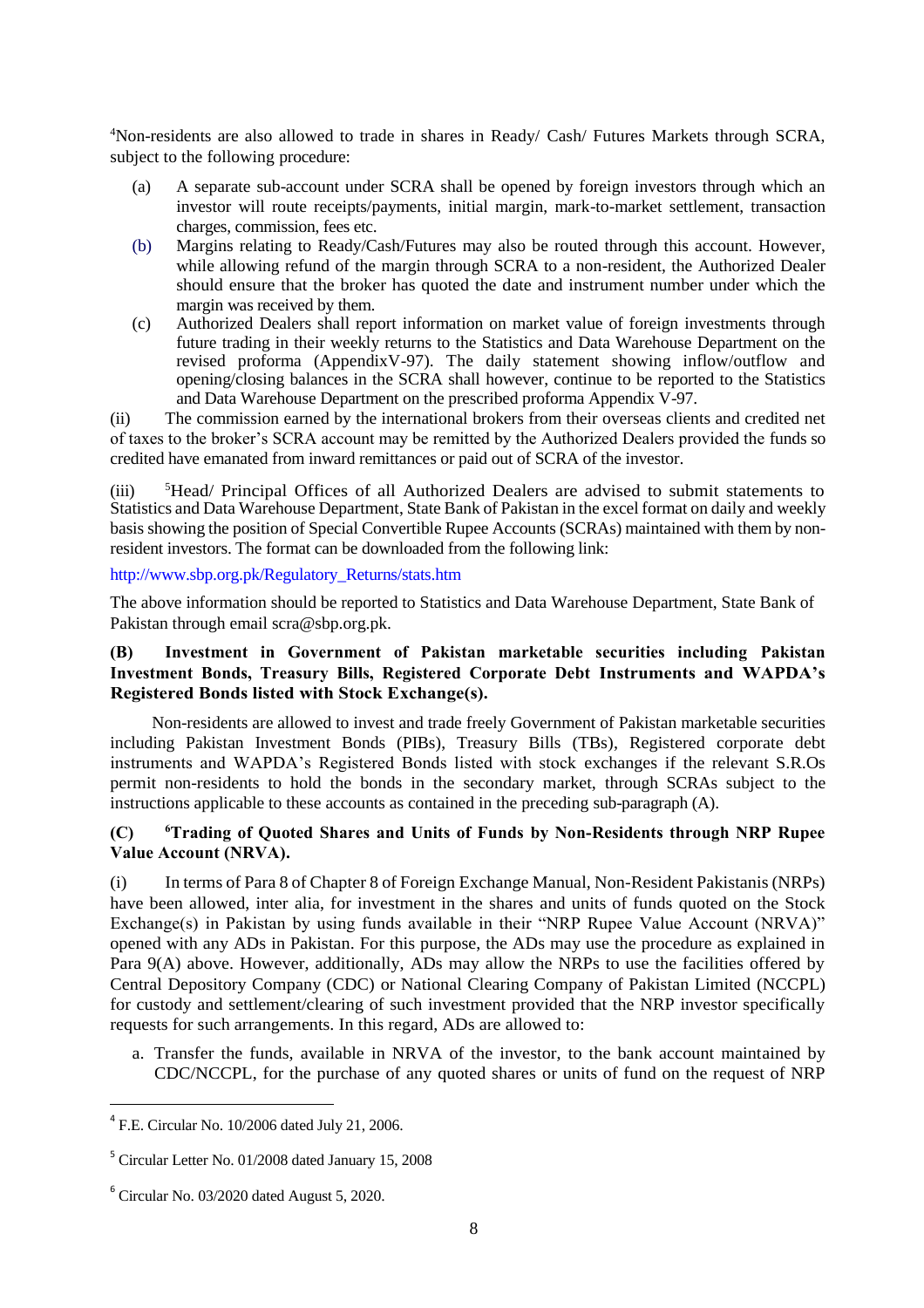investor. The CDC/NCCPL will provide the stock broker's memo, showing sale of shares/units to the account holder, to the AD once the purchase transaction is completed.

- b. Credit the un-utilized funds, received from CDC/NCCPL, into NRVA of the investor.
- c. Credit the amount of dividend/profit income in the NRVA of the investor, received from the shares/units held by the investor, through CDC/NCCPL. CDC/NCCPL will provide evidence of receipt of dividend/profit from the company.
- d. Credit the amount of disinvestment proceeds in the NRVA of the investor, received from CDC/NCCPL on account of sale of quoted shares/units earlier purchased by non-resident through NRVA or bonus/right shares/units issued thereon. CDC/NCCPL will provide evidence of the sale price in the shape of stock broker's memo.

(ii) AD will maintain the complete reconciliation of amount transferred/received to/from CDC/NCCPL, shares/units purchased/sold by the investor there against, and ensure the compliance of all related foreign exchange regulations.

#### **(D) Investment in Units of Mutual Funds registered as Open End Schemes (OES)**

Non-residents are allowed to invest in units of mutual funds registered as OES under management of Asset Management Companies (AMCs) licensed by SECP to provide asset management services, through "Special Convertible Rupee Account" (SCRA) opened with any Authorized Dealer in Pakistan. Further, the holders of "NRP Rupee Value Account (NRVA)" opened with any ADs in Pakistan, can also invest in these units through these accounts. Such investment can be made in following manner:

- a. The balance available in SCRA/NRVA can be used for purchase of unit of OES and payment for such purchases may be debited to the account on the specific request of investor for onward credit to the bank account of trustee of the OES. The NAV allocated with respect to each investment along with a copy of application and payment instrument/ details shall be provided by the AMC to the AD on the same day. AMC shall also send account statement to the AD within 24 hours of the realization of funds.
- b. In case of conversion of units by the investor from one OES to another OES of the same AMC, the AMC will share the details of the conversion transaction (including all details as reported for redemption in one fund and investment details for investment in other fund) with the banks for their record.
- c. Cash Dividend may be credited to respective SCRA/NRVA received from the Trustee of the OES/AMC and the details of the same shall be shared by the Trustee of the OES/ AMC with the AD. In case where, the investor has issued instructions to re-invest, the additional units will be issued and the details of the same shall be shared with the AD.
- d. Redemption proceeds may be credited to respective SCRA/NRVA, received from trustee of OES on account of sale of units earlier purchased by investor through these accounts or bonus units issued thereon. The details of the same with be shared by the Trustee of OES/ AMC with the AD.
- e. The AD shall ensure that all issuance and redemptions are taking place at prevalent NAV announced publically the relevant AMC.
- f. The AD shall maintain the complete reconciliation of amount transferred/received to/from trustee of OES, units purchased/sold by the investor there against, and ensure the compliance of all related foreign exchange regulations.

# **10. Special Instructions regarding shares transferred under Central Depository System (CDS) of Central Depository Companies (CDC).**

### **(i) General.**

Separate account or sub-account will be opened & maintained at CDC for each non-resident investor eligible for investment in registered shares/securities quoted at stock exchange in Pakistan.

It must be ensured that all transactions at CDS i.e., deposit into or withdrawal from the account/sub-account of a non-resident is supported by actual movement of funds. In other words, there should not be any netting/adjustments and payment/receipt in respect of each purchase/sale should be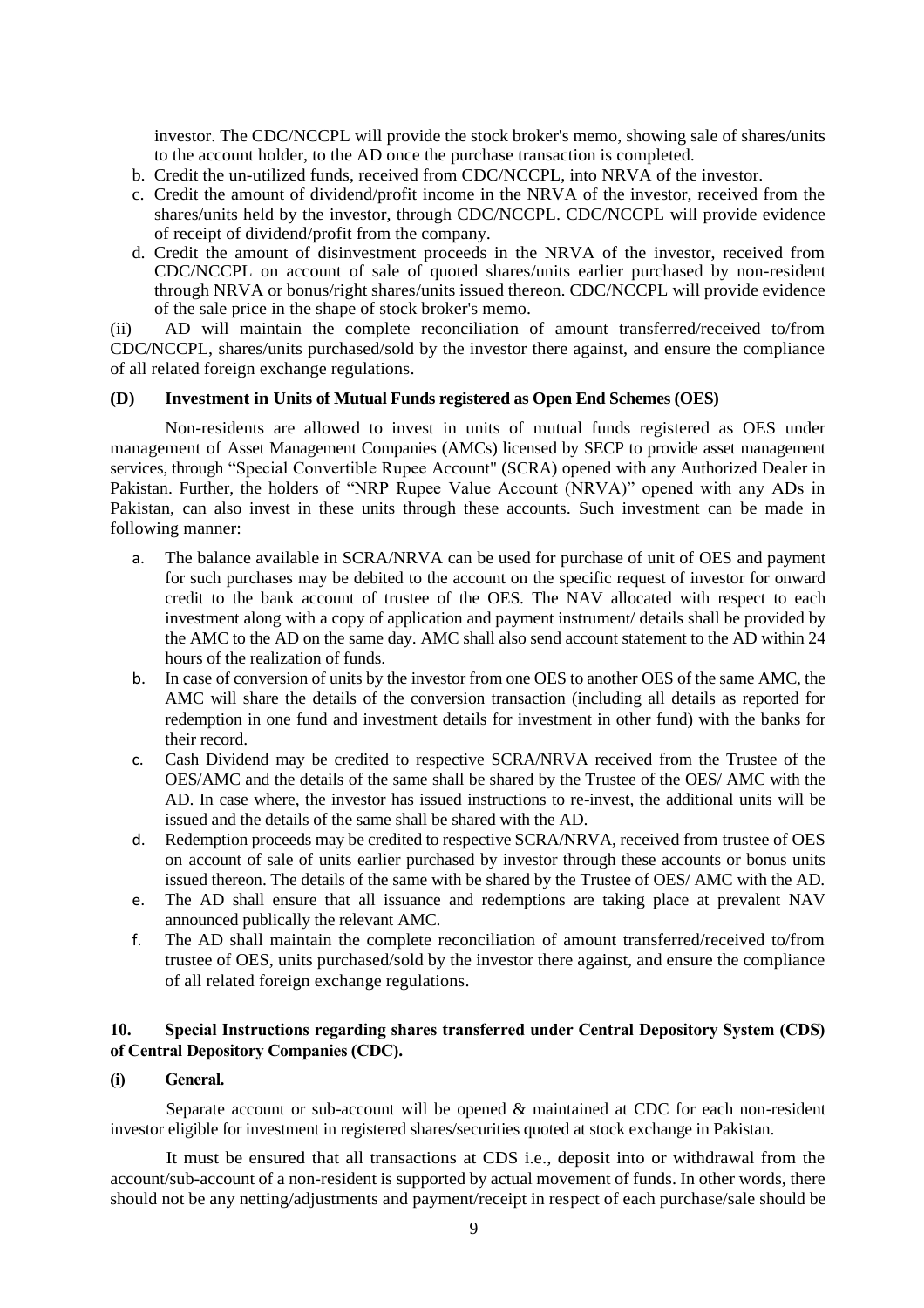settled independent of other transactions of the non-resident. In case the investment by the non-resident is made/routed through his SCRA maintained with an Authorized Dealer in Pakistan, the SCRA should never show an overdrawn position. <sup>7</sup>The securities available in account/sub-account may be pledged in favor of National Clearing Company of Pakistan Ltd. in case of non-availability of funds in SCRA to meet margin requirements against purchase/sale transactions of non-resident investors in ready/cash market till settlement of respective transaction.

# **(ii) Initial transfer in the name of CDC.**

While approving the initial/first-time transfer of shares/securities purchased/held by nonresidents, in the name of CDC for deposit into CDS, the company concerned will ensure that the shares are already registered in its record on repatriation basis in the name of the non-resident concerned. If the shares are not already so registered, the company will obtain requisite documents issued in the name of investor concerned, i.e., broker's memo, proceeds realization certificates (PRCs) for cost of shares purchased and transfer stamp duty, or where the shares have been purchased from another nonresident shareholder against payment outside Pakistan, the transferee's certificate alongwith PRC for transfer stamp duty.

# **(iii) Subsequent transactions i.e., deposit/withdrawal at CDS.**

(a) Where investments are made through GDRs, the Authorized Dealer concerned will continue to ensure that complete/proper record of all transactions is kept at their end and the prescribed statements of SCRAs are furnished to the State Bank as usual, as at present documents involving such investment would not be required to be submitted to the company at any stage.

(b) In case of investments not involving SCRA, the original documents as listed at (ii) above will be submitted as usual to the respective company by the 'Participant' concerned alongwith a certificate that the shares are in the name of CDS and have since been deposited into/withdrawn from the respective non-resident's account at CDS. The company after making necessary entry in its record to update CDC's non-resident holding, will furnish the same to the designated Authorized Dealer. The Authorized Dealer will keep these documents in its record for onward submission to State Bank in the prescribed manner alongwith returns pertaining to dividend/ bonus or right issue and will as usual make the remittance of disinvestment proceeds of such shares subject to the prescribed drill/rules.

# **(iv) Dividend Payment/allotment of bonus or right shares.**

CDC will issue to the respective company a list of beneficial non-resident shareholders certifying their individual holding as on Ex-date of dividend/bonus/right in the form appearing at Appendix V-98. Before issue of dividend warrant or allotment of bonus/right shares, the company will verify the holding of non-residents not involving SCRAs from its record including those as mentioned in sub-para (iii) (b) and for the non-residents investing through SCRAs, it will obtain an undertakingcum-certificate from the Authorized Dealer concerned on the form appearing at Appendix V-99, and on the basis of this undertaking-cum-certificate it will certify Appendices V-54 & V-95 and V-96 for such shares. The aforesaid list provided by CDS will invariably be attached by the company to the aforesaid returns.

### **11. Investment by branches of Foreign Banks and Foreign Controlled Investment Banks.**

Branches of foreign banks in Pakistan and foreign controlled investment banks incorporated in Pakistan are permitted to invest in Pak. Rupee denominated registered listed corporate debt instruments issued in Pakistan, provided such investment is made through initial public offerings and secondary market purchases, and further provided that investment in those debt instruments which are convertible into shares does not exceed 30% of the paid-up capital of the issuing company or 30% of the paid-up capital and reserves of the investing institution, whichever is less. The profit/interest accruing on such investment will be treated as their income for the purpose of profit/dividend remittance.

 $\overline{\phantom{a}}$ 

<sup>7</sup> F.E Circular No. 03 dated March 24, 2017.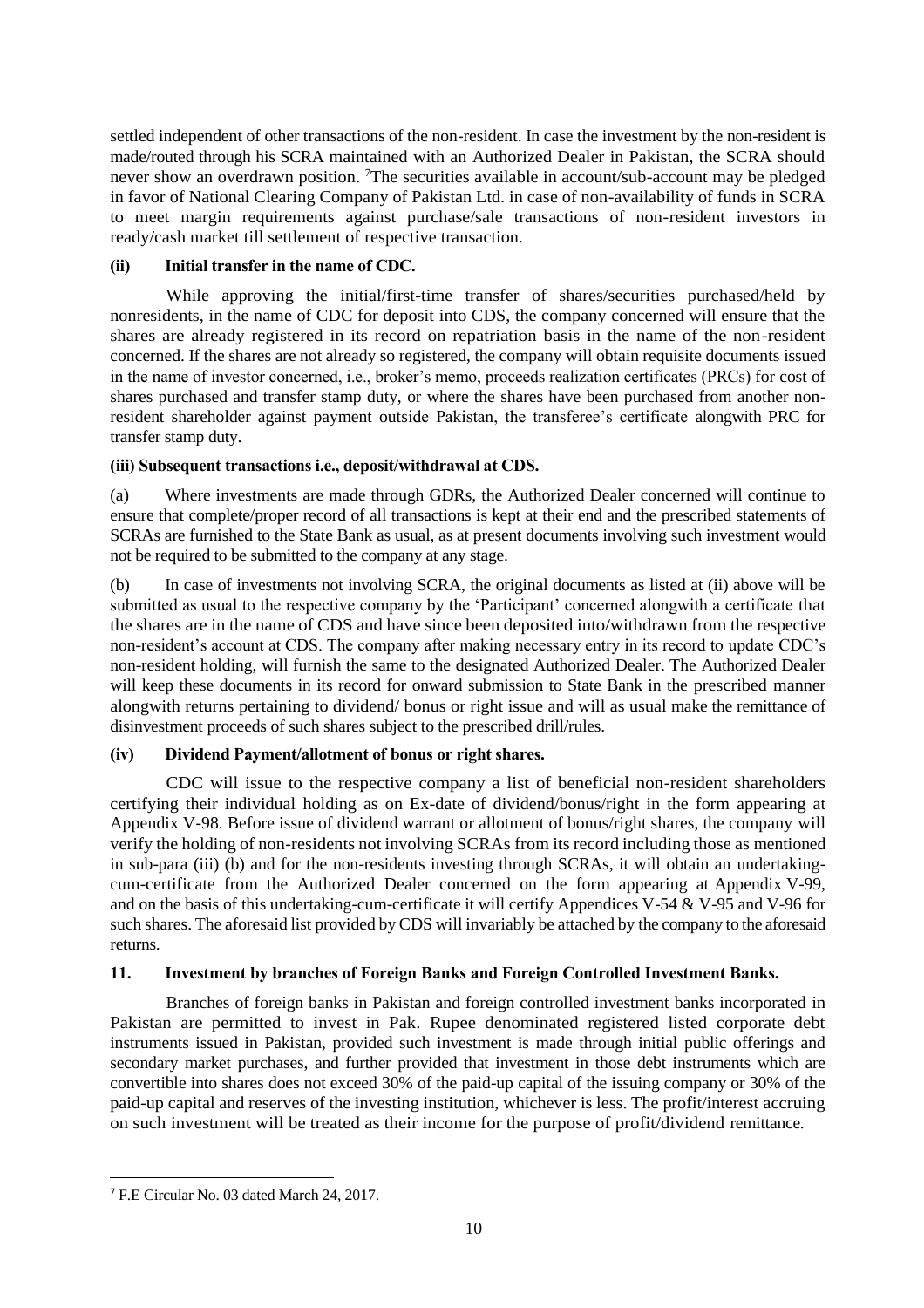# **12. Transfers between Registers etc.**

Clauses (c) and (d) of sub-section (1) of Section 13 of the Act prohibit, respectively, transfers of securities from registers in Pakistan to registers outside Pakistan and the issuing, whether in Pakistan or elsewhere, of securities which are registered or to be registered in Pakistan, to "persons resident outside Pakistan" except with the general or special permission of the State Bank.

# **13. Investment Abroad by Residents.**

The residents of Pakistan including firms and companies are allowed to make equity-based investment in entities abroad on repatriable basis, subject to the following terms and conditions and in the manner stipulated below:

# **I. Basic Terms and Conditions:**

Following basic terms and conditions will apply to all categories of investment abroad:

- 1. Investment abroad is allowed only for those countries that allow repatriation of profits, dividends and capital. However, equity investment in India, shall be subject to prior approval of SBP.
- 2. The funds proposed for investment should be legitimate and tax paid, and the investor should have a clean record of loan repayments.
- 3. No ML and TF related investigation is pending against the applicant or its beneficial owner/key management personnel under Anti Money Laundering Act, 2010 or Anti-Terrorism Act, 1997 as amended from time to time.

# **II. Category-wise specific Terms and Conditions:**

Following terms and conditions will apply specifically to each category of Investment abroad:

# **A. Establishment of subsidiary/branch office abroad by export oriented companies/firms for promoting exports:**

- a. In order to facilitate the companies/firms incorporated/registered in Pakistan, in increasing exports of the country by expanding their business offshore, designated Authorized Dealers are granted general permission to allow the following equity investment abroad transactions:
	- i Establishment/acquisition of subsidiary and additional capital injection in subsidiary.
	- ii. Establishment/acquisition of marketing/ liaison/ representative office abroad and remittance of their annual budgeted operational expenses.
- b. However, this general permission is subject to following terms and conditions:
	- i. Total amount of remittance during a calendar year, under this general permission, should not exceed the 10% of average annual export earnings of last three calendar years of the applicant, or USD 100,000 whichever is higher. Authorized Dealer can also open standby letter of credit to facilitate the offshore entity of the applicant for raising funds from offshore jurisdiction, within this limit.
	- ii. At any point of time, investment abroad of the applicant should not exceed 80% of its equity (after adjusting for investments in subsidiaries/ associates, goodwill, Deferred Tax Assets, receivables from related entities etc.).
	- iii. Transactions shall be carried out by the exporter by utilizing foreign currency funds available to the credit of special foreign currency accounts maintained in terms of applicable Foreign Exchange Regulations. However, if the balance available in its special foreign currency accounts is not sufficient, remittance of balance amount can be allowed from interbank market.
	- iv. The export overdue of intending investor shall not be more than 1% of the previous year's exports.
	- v. The threshold of up to USD 30,000 shall be observed for allowing annual budgeted operational expenses of a marketing/ liaison/ representative office from second year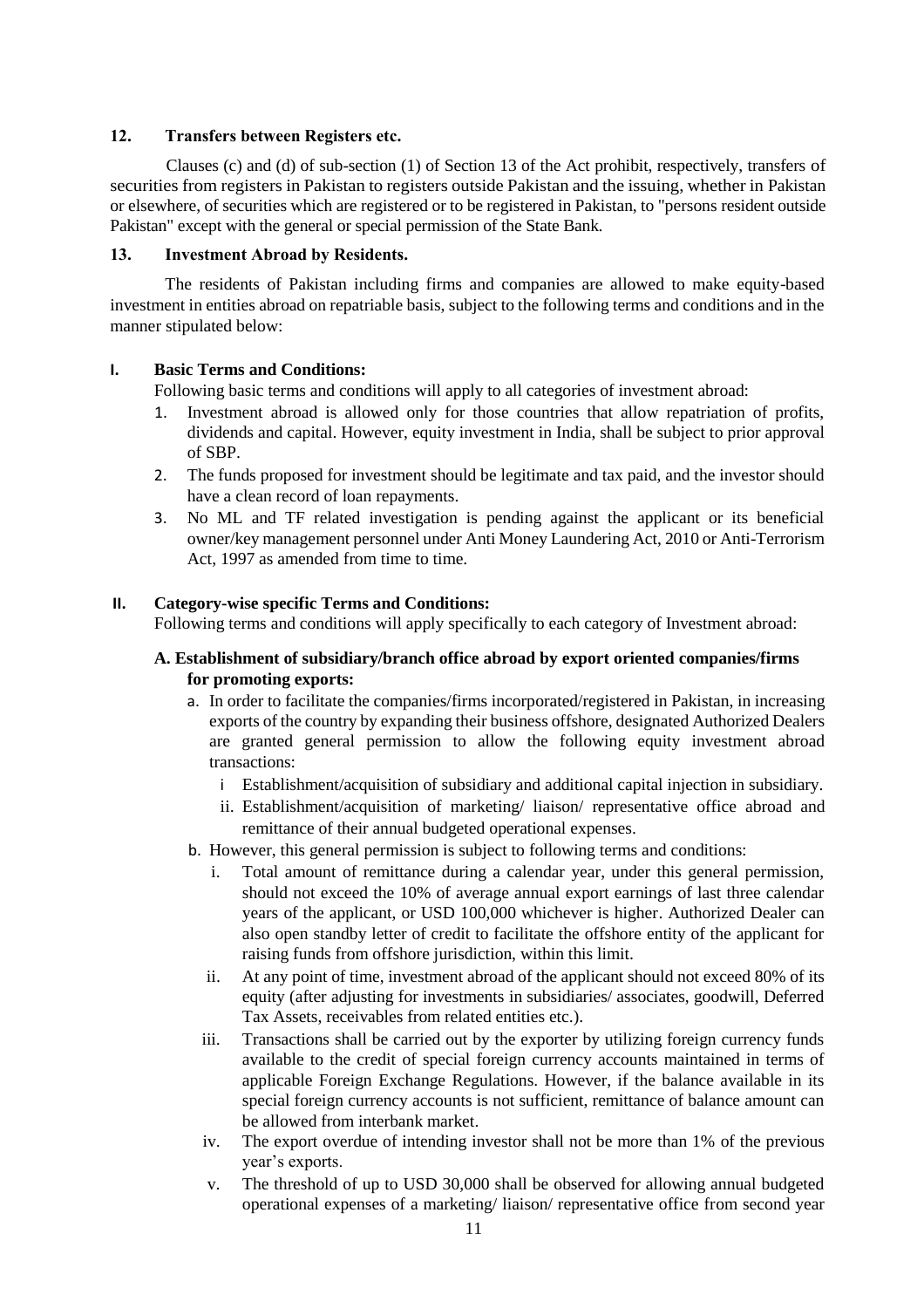onward (from date of investment). However, an increase of up to 10% may be allowed in annual budgeted operational expenses in the following years subject to valid justification of increase in expenses by the applicant.

- vi. One entity per jurisdiction shall be allowed for establishment/ acquisition of subsidiary/ marketing/ liaison/ representative office abroad.
- vii. The designated Authorized Dealer shall ensure the following through assessment of relevant information/documents submitted by the applicant, before allowing the transaction under this general permission:
	- a. In case applicant's export earnings during last three calendar years is less than USD 300,000 or equivalent in other currencies, the Authorized Dealer shall obtain details of products to be exported by the applicant and an undertaking that proposed investment has the potential to increase the exports of Pakistan.
	- b. The business activity of the company, firm in which investment is desired to be made should ordinarily be of the same nature as that in which the applicant is already engaged in Pakistan. Proposal for investment abroad in the extended line of business or vertical business integration shall also be considered as similar line of business.
	- c. The investor should be financially sound as shown by its audited accounts for the last three years. In the case of a company in the I.T. business, the condition of three years may be reduced to one year.
	- d. The bonafides of the applicant and the genuineness of the transaction by verifying the necessary documents.
	- e. In case of acquisition of subsidiary abroad, the Authorized Dealer shall allow the transaction after satisfying itself with respect to valuation of the company being acquired. In case the target company is unlisted, and the amount of investment is above USD 1 million, the Authorized Dealer may allow the transaction after satisfying itself through a valuation report from an accredited business valuation firm of the country in which investment is to be made.
	- f. While assessing any request for establishment/acquisition of subsidiary or marketing/ liaison/ representative office abroad, due weightage shall be given to the performance of previous investments abroad, if any, in terms of profit repatriation, increase in exports etc.
	- g. In case of additional capital injection in subsidiary, due weightage shall be given to its previous performance as well as future outlook.

# **B. Establishment of Holding Company (HoldCo) abroad by residents for raising capital from abroad:**

- a. In order to facilitate the resident companies (hereinafter referred as Operating Company or "OpCo"), having innovative and/or scalable businesses with a potential for high growth, to raise capital from abroad, following general permissions are granted:
	- i. OpCo is allowed to incorporate a holding company (hereinafter referred as "HoldCo") abroad. For this purpose, designated Authorized dealers are allowed to remit the initial incorporation expenses, on actual basis but not exceeding USD 10,000 or equivalent in other currencies, subject to condition that the applicant company is eligible as per terms and conditions.
	- ii. After incorporation of the HoldCo abroad, the existing shareholders (individuals/ companies/ firms) of OpCo ("Founders") are once allowed to swap their shares, of equal value, to mirror the shareholding of OpCo in HoldCo, within 30 days, by acquiring shares of HoldCo against transfer of their shareholding in OpCo to the nonresident HoldCo on repatriation basis. However, no remittance in this regard shall be allowed from Pakistan.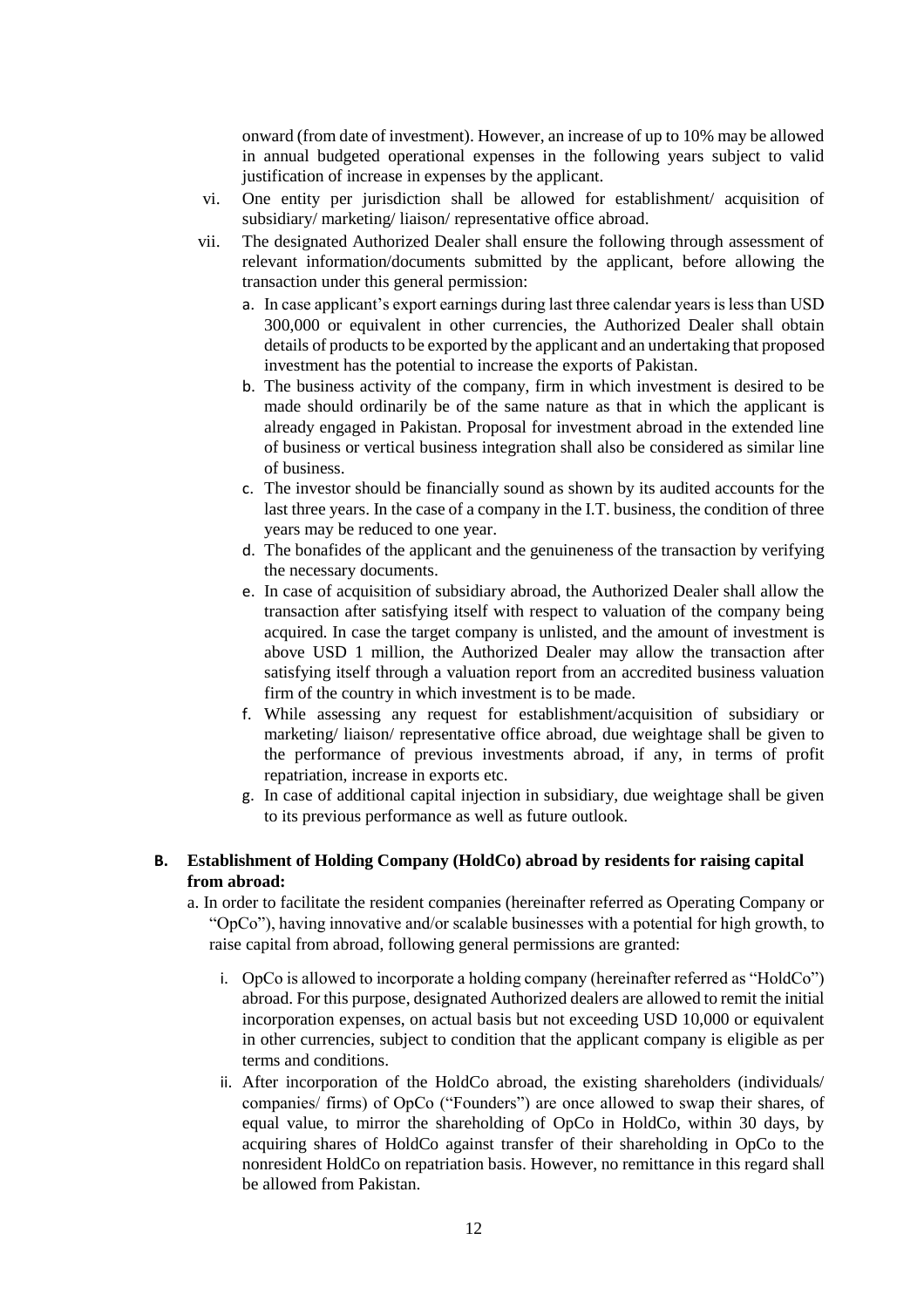- iii. Subsequently, resident companies/firms and Founders are allowed to acquire the shares issued by HoldCo against payment of funds to OpCo locally in PKR. Consequently, the OpCo can issue shares of equal value in favor of non-resident HoldCo, on repatriation basis.
- b. These general permissions are subject to following terms and conditions:
	- 1. The company shall be eligible for incorporation of holding company abroad under this general permission, provided that:
		- i. The company is incorporated as a private limited/public unlisted company under the Companies Act, 2017 (erstwhile Companies Ordinance 1984) for not more than 7 years, provided that such entity is not formed by splitting up, or reconstruction of a business already in existence
		- ii. The Company has annual revenue below PKR 2 billion since its incorporation
		- iii. The company has equity (including retained earnings) below PKR 300 million as per latest audited financials
	- 2. HoldCo shall repatriate the funds, raised from abroad, through equity or borrowing, to Pakistan, as equity based investment in OpCo, in following manner:
		- i. At least 80% of the funds raised from abroad on annual basis until USD 1 million (net of dividend remitted by OpCo) is remitted to Pakistan.
		- ii. Subsequently, at least 50% of funds raised from abroad on annual basis until USD 10 million (net of dividend remitted by OpCo) is remitted to Pakistan on cumulative basis.
	- 3. The OpCo can issue shares in favor of HoldCo, against the amount received from abroad, on repatriation basis in terms of provisions of para 6 and 7 of Chapter 20 of Foreign Exchange Manual. The OpCo shall report to SBP within 30 days of issuance of shares through its designated Authorized Dealer, along with details of funds raised by HoldCo.
	- 4. HoldCo shall remit the dividends to Pakistan against shares acquired by resident companies/firms and Founders.
	- 5. Designated Authorized Dealer shall arrange to ensure the compliance of all terms and conditions.

# **C. Investment abroad by resident companies/firms for expansion of business:**

The residents of Pakistan including firms and companies are allowed to make equity based investment (other than portfolio investment) in entities abroad on repatriable basis, with prior permission of State Bank of Pakistan and subject to the following terms and conditions:

- i. Only companies incorporated in Pakistan including foreign controlled companies and firms owned by Pakistani Nationals resident in Pakistan are allowed investment under this category.
- ii. The business activity of the company, firm, joint venture in which investment is desired to be made should ordinarily be of the same nature as that in which the investor is already engaged in Pakistan, or in which the investor has the potential to acquire sufficient expertise from the market for running the business. Proposal for investment abroad in the extended line of business or vertical business integration shall also be considered as similar line of business.
- iii. The investor should be financially sound as shown by its audited accounts for the last three years. In the case of a company in the I.T. business, however, the condition of three years may be reduced to one year.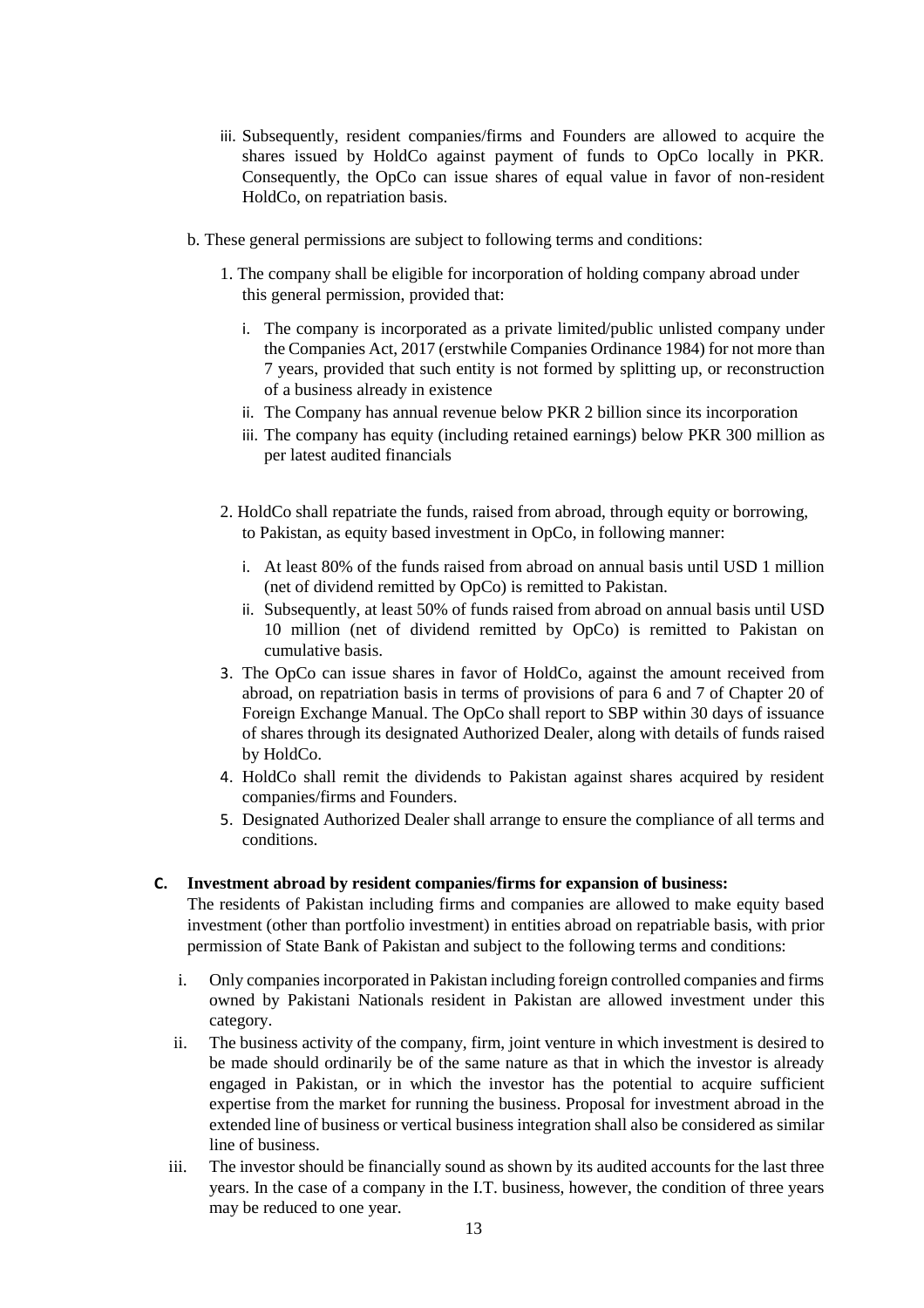- iv. The proposal should be economically viable as evidenced from a feasibility report. It should have the potential for future earnings of foreign exchange coupled with other advantages to the country such as employment opportunities for Pakistani nationals and improvement in national human resources.
- v. Funding for the proposed investment abroad shall be allowed from the foreign currency funds available to the credit of special foreign currency accounts maintained by the applicant in terms of applicable Foreign Exchange Regulations. However, in case the applicant does not have any such account or the balance available in its special foreign currency accounts is not sufficient, remittance can be allowed from interbank market.
- vi. The State Bank under the aforesaid guideline would also deal with the proposals emanating from the Public Sector Organizations providing financial services whereas the concerned ministry would deal with the investment proposals from all other public sector organizations.

### **D. Investment abroad by Resident Individuals:**

#### 1. **Small Investment by Individuals in Listed companies abroad:**

General permission is granted to Designated Authorized Dealers to effect remittance on behalf of resident individuals for investments in shares of listed companies abroad, subject to following terms and conditions:

- i. Designated Authorized Dealer is allowed to remit a maximum amount of USD 25,000 or equivalent during a calendar year, under this general permission, on behalf of a resident individual.
- ii. The maximum shareholding by an individual, in a single investee company, under this general permission, shall not exceed 1% of shares of the investee company at any time.

#### 2. **Employee Stock Option Plans**

General Permission is granted to Designated Authorized Dealers to effect remittance on behalf of resident employees of subsidiaries of foreign companies in Pakistan to participate in their share option plans, subject to following terms and conditions:

- i. Subsidiaries of foreign companies in Pakistan, shall approach to their designated Authorized Dealer with complete share option plans.
- ii. Designated Authorized Dealer is allowed to remit a maximum amount of USD 50,000 or equivalent during a calendar year, under this general permission, on behalf of a resident individual.
- iii. The maximum stake by an individual, in a single investee company, under this general permission, shall not exceed 3% of shares of the investee company at any time.

#### 3. **Sweat Equity**

General permission is granted to resident individuals to acquire the shares of companies abroad issued to them as sweat equity against their efforts and services, without any monetary consideration. This general permission is subject to the following terms and conditions:

- i. The maximum shareholding, under this general permission, shall not exceed 20% of shares of the investee company at any time.
- ii. The investor could acquire shares under this general permission against its efforts and services related to the field where the investor has expertise.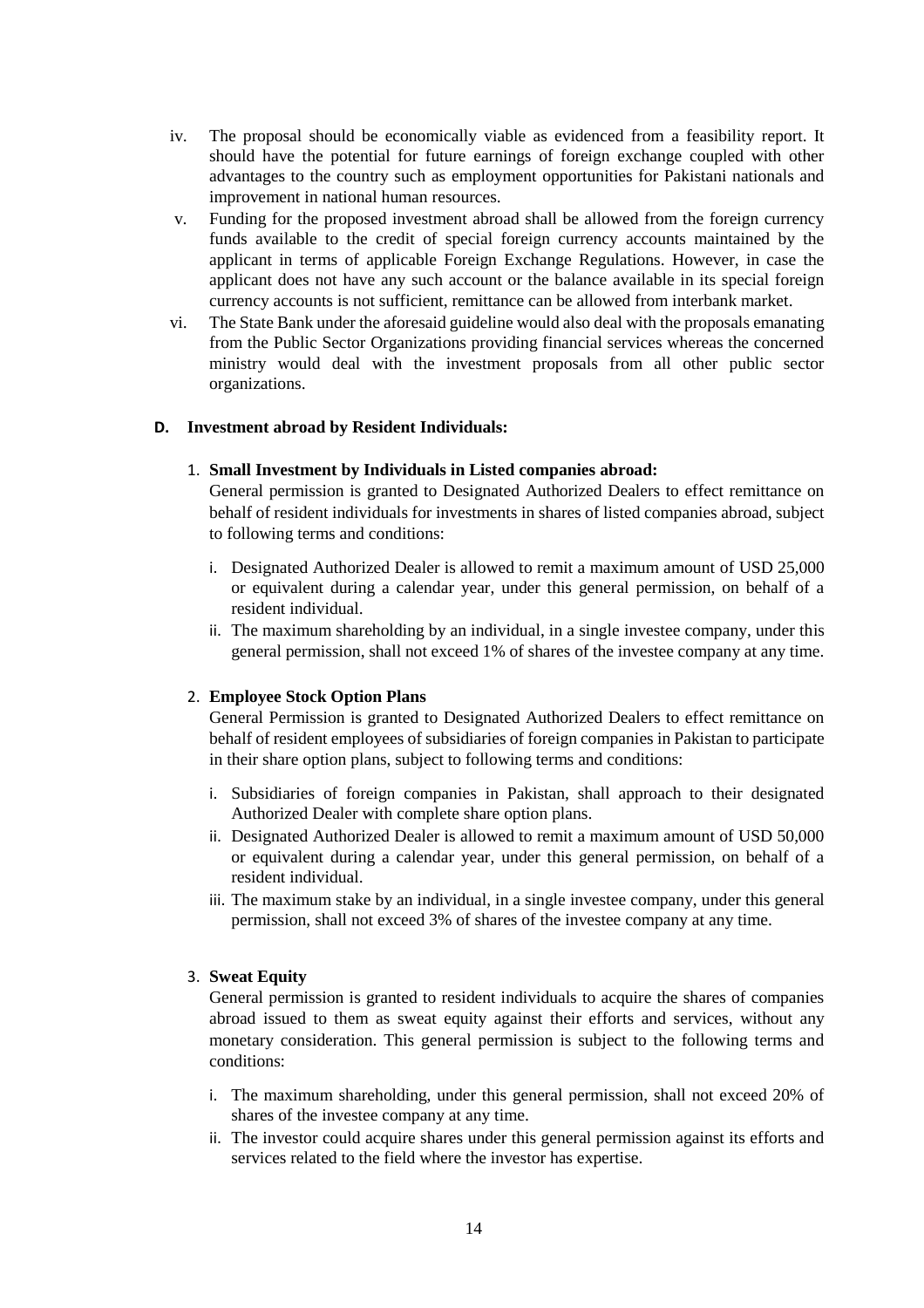iii. The investor shall submit the agreement, confirming this arrangement, to SBP through its designated Authorized Dealer while reporting this investment, along with its detailed profile showing his/her field of expertise with documentary evidences.

### **III. Post investment requirements:**

After making investment, in terms of these regulations, the investor is required to:

- i. Submit the documentary evidences related to establishment/ acquisition of subsidiary/ branch office/shares abroad, within one month of making the investment, through designated authorized dealer.
- ii. Make a return to State Bank on the prescribed form V-100 through their banker within one month of making the investment;
- iii. Each entity who invested abroad under this policy shall submit audited financials of the investee company to the Authorized Dealer on annual basis.
- iv. Repatriate the dividend/disinvestments proceeds (including capital gains) to Pakistan through normal banking channels. The amounts so received would be converted to local currency by the bank concerned and a Proceeds Realization Certificate in original evidencing the same shall be filed by the owner with the State Bank through its Authorized Dealer. Such amounts shall not be allowed for credit to a Foreign Currency Account or for purchase of Pakistani securities on Repatriable basis.

#### **IV. Designation and application processing:**

#### **1. Designation of Authorized Dealer:**

- i. All the Investments under the general permission granted for categories of investment abroad mentioned at Para 13(II) A, B & D above, shall be routed through only one branch of an Authorized Dealer to be designated by the applicant. For this purpose, request for designation shall be submitted by the applicant through the Authorized Dealer, intended to be designated, to the Exchange Policy Department of State Bank of Pakistan, for acknowledgement. The request for designation of the branch shall be routed through the Head Office of the Authorized Dealer, where record of all such designations shall be maintained.
- ii. The Authorized Dealer at its relevant branch so designated by the applicant shall be liable to ensure compliance of terms and condition stipulated for each category of investment abroad and maintain complete party wise record of transactions processed by it. The Authorized Dealer shall also maintain at the designated branch the complete record of repatriation of dividend/disinvestment proceeds from investments abroad by its each customer.
- iii. In case applicant desires to change the designated bank/branch, it shall submit an application through the Head Office of bank/branch desired to be designated for the acknowledgment of Exchange Policy Department along with the following :
	- a) NOC from previous designated bank/branch regarding change of designation. The previous designated Authorized Dealer shall be required to issue the NOC and share the record related to investment abroad transactions of the applicant with the new Authorized Dealer, within three working days from the date of request received from the new Authorized Dealer.
	- b) Confirmation from bank/branch to be designated regarding acquisition of compete record, pertaining to previous investment abroad transactions, from bank/branch designated previously.
- 2. **Processing of application by Authorized Dealer:** The detailed applications along with audited accounts, particulars of Directors/Partners of the investor company/firm (not required in case of individuals), name and address of the foreign company/firm in which investment is desired to be made, its line of business and particulars of its Directors/Partners, shall be forwarded to the